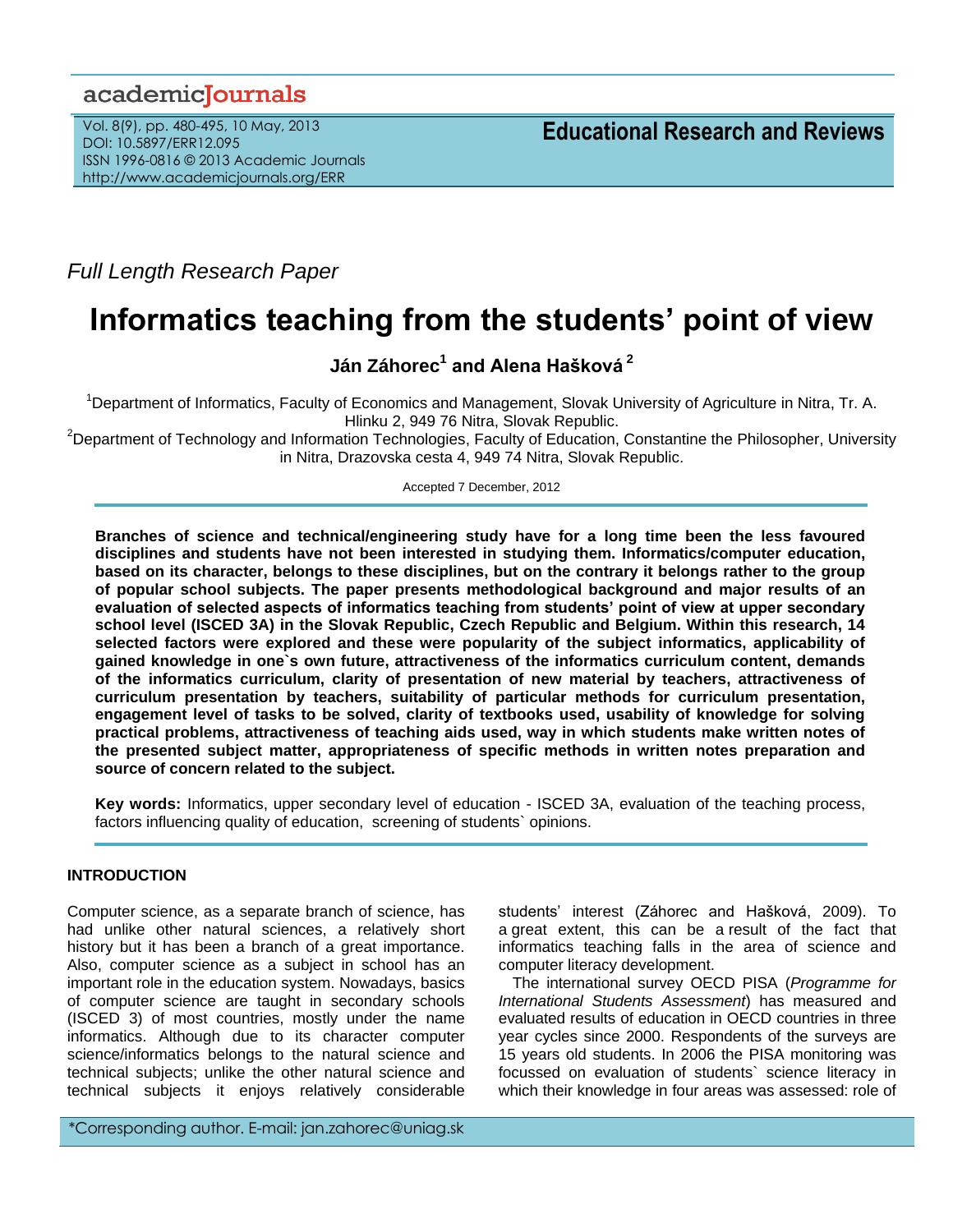science and technology; relation between science and technologies; basic notions; important principles.

From the data presented in the PISA National Report (Koršnáková and Kováčová, 2007), the following results are found:

1. The results gained by the Slovak students in the area of science literacy were significantly lower than the average value gained by the OECD countries.

2. The two highest levels of the science literacy (levels 5 and 6) were gained only by 5.8% Slovak students – the first level (6) was gained only by 0.6% of the students, what is less than a half of the OECD average. For all these two levels are considered to be an important indicator of potention for new technologies and innovations designing in each country.

3. Totally one fifth of the monitored students from Slovakia (20.2%) obtained results on the bottom level of the science literacy (level 1 and below it  $-$  insufficient level).

Results of the PISA monitoring showed that Czech Republic had significantly better results than Slovak Republic. Based on the results of the PISA monitoring (Palečková et al., 2007), Czech students belong to the ones with above-average results, both in science test (mean OECD – 498 points; Czech students – 513 points; Slovak students – 488 points) and mathematical part of the test (mean OECD – 500 points; Czech students – 510 points; Slovak students – 492 points). Above average results of the Czech students in sciences and maths were confirmed not only in the three cycles of the PISA research (Palečková and Tomášek, 2005; Frýzková and Palečková, 2007; Palečková et al., 2010) but also in two cycles of the international research IEA TIMSS – *Trends in International Mathematics and Science Study* (Straková and Kašpárková, 1999; Kuraj and Kurajová, 2006; Mandíková and Tomášek, 2010). As for the Slovak students, international monitorings show that they have acquired a lot of science knowledge but they have problems applying it in problem solving.

The question is: In what level, based on the results gained by the Slovak students in the above-mentioned monitorings, can we assess the quality of informatics teaching at schools in Slovakia? Having found exact evidence on the current state of computer science/ informatics teaching in terms of its quality, we decided to carry out a broader scaled research. Although the quality of teaching school subjects is usually assessed mostly on the basis of their curriculum content analysis and students` learning achievements, we decided to set the evaluation of current state of informatics teaching at schools on students` opinions and evaluations of this state. Moreover, with respect to the common historical development of the Slovak and Czech system of education (in frame of the former Czechoslovakia) and provably different results reached in the area of science

and technical education, we decided to pay attention not only to the situation at Slovak schools but also to the state of teaching informatics in the Czech Republic. Another comparative country, with which the situation in Slovakia was compared, was Belgium (in regard to accessibility).

# **RESEARCH FOCUS**

The main goal of the research was to evaluate the current state of teaching informatics at the upper secondary school level of the system of education in the Slovak Republic (ISCED 3A; 16 – 19 year old students). In addition to, we decided to evaluate, in the same way and based on the same criteria, the situation in the Czech Republic and Belgium, and consequently to process the results in a comparative study.

Due to the diversity of schools at the upper secondary level and a wide range of specific implementations of computer science education in these schools, we decided to focus our attention on a single type of school in this category: 4-year and 8-year grammar schools; more specifically, students in the 16 to 19 year old range. In Belgium the equivalent to a grammar school in Slovakia and the Czech Republic is the curriculum of general secondary education (ASO - *Algemeen Secundair Onderwijs*).

According to the Slovak State Educational Program (Hauser, 2008), a student at a secondary level grammar school is required to complete three lessons of computer science a week. A student graduating from computer science is required, by the Ministry of Education Regulation § 6318/2008, to amass six hours a week of computer science related subjects. The school can offer the student a subject at a more advanced level, but only if the number of lessons does not exceed the limit for optional classes.

In terms of secondary schools in the Czech Republic, computer science is classified as a mandatory part of the general grammar school curriculum of their lower (ISCED 2A) and higher (ISCED 3) education levels. Computer science lessons at grammar school are required to build on previously attained basic knowledge that students should have acquired at a lower level following the Framework Educational Program of Basic Education. The framework curriculum at a secondary school requires students to complete at least four hours of lessons per week throughout their education. The school masters of secondary schools are also able to offer even more hours devoted to teaching computer science in any year of study (Jeřábek et al*.*, 2007).

Students of the ASO program in Belgium have computer science/informatics included in their curriculum as a compulsory subject, with time allocation of one lesson per week in the third and fourth years of their study (Vanderbiesen et al., 2011). The subject content is largely the same as informatics curriculum in the Slovak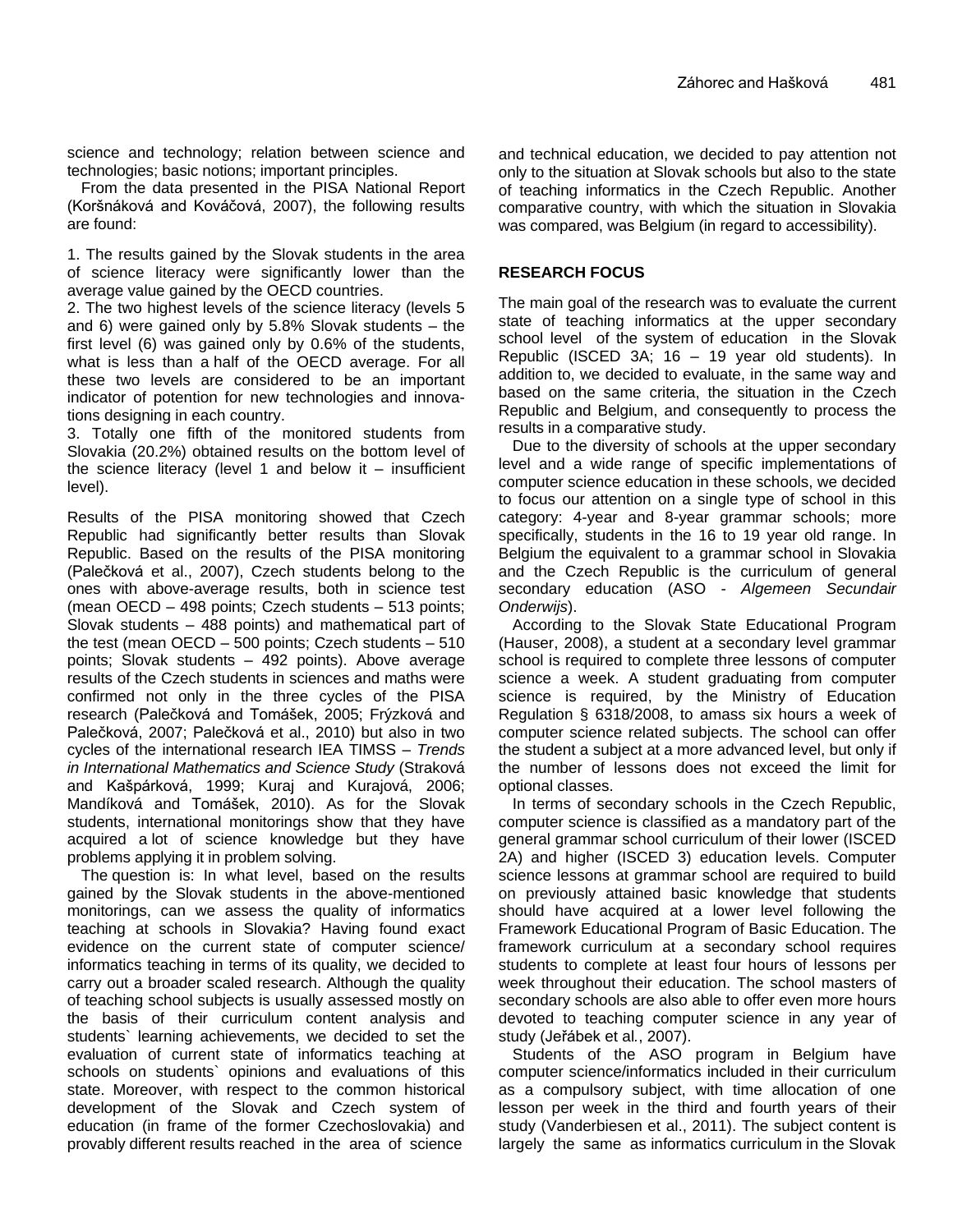and Czech public grammar schools.

A specific feature of the research was the fact, that the evaluation of the current state of informatics teaching at the above-mentioned schools was set on students' opinions and evaluation of various factors influencing and having impact on quality of informatics teaching. We are aware of the fact, that this approach creates some limitations regarding possibilities to generalize the research findings, as there was no evaluation of informatics lessons by teachers nor evaluation of teachers by other reviewers. However, we consider students` evaluations and their identification of the strengths and weaknesses of the teaching of any school subject as important and significant.

#### **RESEARCH METHODOLOGY**

#### **Data collection**

In the preparation phase of the research, 14 factors influencing the quality of informatics teaching were specified. These factors were found important in our previous experience and research results (Záhorec et al., 2010), in professional literature in this area (Kurland et al., 1989; Holmboe et al., 2001; Lapidot and Hazzan, 2003; Ragonis et al., 2010; Van Diepen et al., 2011; Saeli et al., 2012) and in communication with other experts (both research workers and informatics and programming teachers from various types of schools and having various durations of their teaching experience). Specifically, attention was given to the following factors: P1 – the popularity of a subject; P2 – the applicability of gained knowledge in the students' future; P3 – attractiveness of the curriculum content; P4 – the demands of the curriculum; P5 – the clarity of presentation of new material; P6 – the attractiveness of curriculum presentation by teachers; P7 – the suitability of particular methods for curriculum presentation; P8 – the engagement level of tasks to be solved; P9 – the clarity of textbooks used; P10 – the usability of knowledge for solving practical problems; P11 – the attractiveness of teaching aids used; P12 – the way students make written notes of the subject matter presented; P13 – the appropriateness of specific methods in written notes preparation; P14 – sources of concern related to the subject.

The assessment of the above-mentioned factors, which affect the quality and attractiveness of informatics education at schools, was based on the students' point of view and their assessing opinions of them. It means that we explored the students' subjective attitudes to informatics/computer education as a school subject (the popularity of the subject, interesting content, usability for their future) and their opinion of the realisation of the teaching of this school subject (the comprehensibility of textbooks used, the method of teachers' presentation of the subject, the use of teaching aids in the classroom, the engagement of teaching aids). We developed a questionnaire for surveying relevant attitudes and opinions of students. Individual questions in this questionnaire corresponded with the 14 evaluation factors listed above.

#### **Research sample**

The research focussed on the upper secondary school level (ISCED 3A; 16 – 19 year old students), specifically 4-year and 8-year grammar schools (Slovakia - SK and Czech Republic - CZ) and general secondary ASO schools (Belgium – BE, Algemeen Secundair Onderwijs).

**Table 1.** Composition of survey sample respondents.

|                     |               | Gender             |     |  |
|---------------------|---------------|--------------------|-----|--|
| Country             | <b>Number</b> | boys (M) girls (F) |     |  |
| Slovakia (SK)       | 246           | 154                | 92  |  |
| Czech Republic (CZ) | 70            | 39                 | 31  |  |
| Belgium (BE)        | 52            | 29                 | 23  |  |
| T∩tal               | 368           | 222                | 146 |  |

Given our limited opportunities, the research sample within each country was based on the availability of schools (utilizing our already established cooperation with various universities in relevant regions and their possibilities to tell them of the available secondary schools of the relevant type). Consequently, the research sample in Slovakia consisted of respondents from 8 schools, in the Czech Republic from six schools; and in Belgium the research samle consisted of students of the same school. In Belgium, the research sample was not a representative one, the data and results regarding Belgium can serve only for informative purposes. As for the Slovak and Czech schools from which the students were engaged in the data collection, these came from different regions and residential cities of different sizes. However, the size of the research samples in these two countries we consider also to be too small to claim them as totally representative.

The overall composition of the research sample divided by the country and gender factors is presented in Table 1.

#### **Data processing**

In the questionnaire used the respondents expressed their answers (evaluations of the relevant assessed factors) according to their opinions of the ordinary items, P1, P2, P3, P4, P5, P6, P8, P9 and P10, using a 7-point scale (1 – most negative assessment/attitude; 4 – neutral assessment/attitude; 7 – most positive assessment/ attitude). In the nominal questionnaire items P7 and P11 – P14, the respondents were asked to choose among several given answers the most suiteable answer for them.

Data obtained for each questionnaire item were processed depending on the factor COUNTRY, GENDER and combination of the factors COUNTRY\*GENDER. Statistical processing of the obtained data was based on the use of *chi*-square test, contingency coefficient, analysis of variance for repeated measurements ANOVA, Greenhous-Geisser and Huynh-Feldt corrections for repeated measures in the analysis of variance and graphical visualization.

The only assumption of validity of *chi*-square test is that the expected frequencies are greater than or equal to 5 (1).

$$
e_{ij} = \frac{r_i s_j}{n} \ge 5
$$
 (1)

This condition was violated in some cases. For this reason, it was not possible to rely solely on the results of *chi*-square test. That is why the coefficients of contingency were calculated and the dependence was visualized graphically. To assess and compare associations between the nominal variables, the contingency coefficient *C* was used.

Detailed information on the conceptual and methodological basis of the research was published in the proceedings of the international symposium ITME 2011 – *International Symposium on IT in Medicine and Education* (Záhorec and Hašková, 2011). This paper brings an overview of the main research findings regarding the assessment of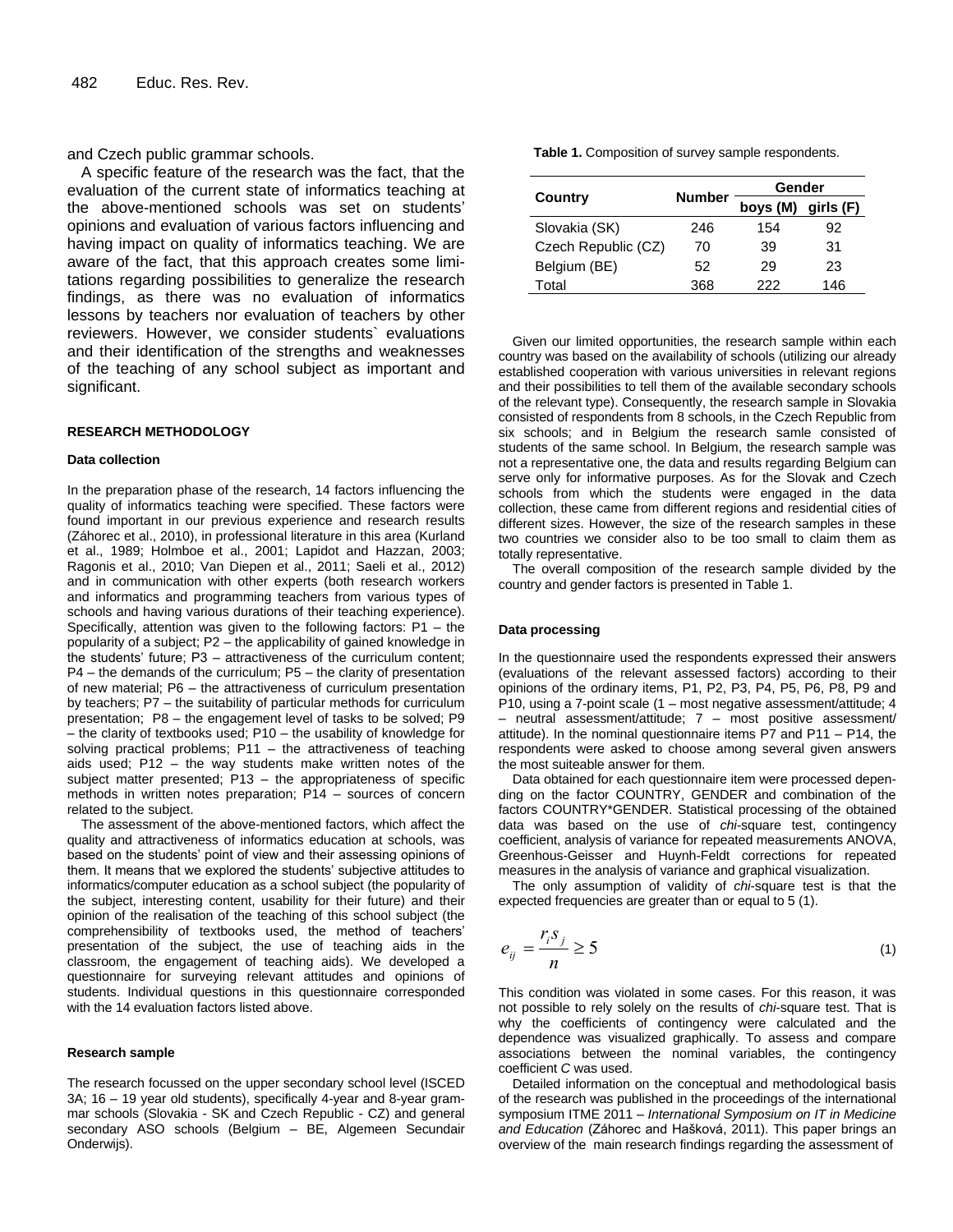|                | SS       | df  | МS       | F        | D      |
|----------------|----------|-----|----------|----------|--------|
| Intercept      | 48096.23 |     | 48096.23 | 8235.616 | 0.0000 |
| <b>COUNTRY</b> | 86.47    |     | 43.24    | 7.403    | 0.0007 |
| <b>GENDER</b>  | 7.08     |     | 7.08     | 1.213    | 0.2714 |
| COUNTRY*GENDER | 0.03     | 2   | 0.01     | 0.002    | 0.9977 |
| Error          | 2114.09  | 362 | 5.84     |          |        |

**Table 2.** Repeated measures analysis of variance.

**Table 3.** Greenhouse-Geisser and Huynh-Feldt corrections (Lower Bound) for repeated measures ANOVA.

|                     | Lower bound<br>epsilon | Lower bound<br>adjusted df1 | Lower bound<br>adiusted sv2 | Lower bound<br>adjusted p |
|---------------------|------------------------|-----------------------------|-----------------------------|---------------------------|
| Item                | 0.1250                 | 1.0000                      | 362,0000                    | 0.0000                    |
| Item*COUNTRY        | 0.1250                 | 2.0000                      | 362,0000                    | 0.0000                    |
| ltem*GENDER         | 0.1250                 | 1.0000                      | 362,0000                    | 0.1194                    |
| Item*GENDER*COUNTRY | 0.1250                 | 2.0000                      | 362,0000                    | 0.2630                    |

the ordinary questionnaire items, P1 – P6 and P8 – P10 depending on the factor COUNTRY and combination of the factors COUNTRY and GENDER. The research findings result from the statistical analysis of the nominal questionnaire items. Regarding the nominal questionnaire items P7 and P11 – P14, we focus our attention more on the results in which the dependence of the students` answers on the factor COUNTRY or GENDER was significant (COUNTRY – P11a, P12, P14; GENDER – P7, P14).

## **RESEARCH RESULTS**

#### **Ordinary item research results**

Table 2 shows the results of the analysis of repeated measures of data collected through sample surveys which tested the effect of COUNTRY and GENDER, both as independent factors, as well as their interaction on the aggregate questionnaire score (score of ordinary items P1, P2, P3, P4, P5, P6, P8, P9 and P10). Table 3 shows the results of tests of differences in respondents' answers to the relevant individual ordinary items.

Tests of differences in respondents' answers to individual items, based on the Greenhouse-Geisser and Huynh-Feldt corrections (Lower Bound) for repeated measures ANOVA, confirmed the statistical significance (p < 0.05) of the results of differences in relation to the factor COUNTRY (Table 3). The effect of the factor COUNTRY on the ratings of the ordinary items P1, P2, P3, P4, P5, P6, P8, P9 and P10 is illustrated in Figure 1. The graph shows the point and interval estimates of the average assessment of the questionnaire items separately for groups of Slovak, Czech and Belgian respondents.

Formulation of the individual questionnaire items is seen in the research methodology, data collection section.

The statistical analysis of the responses given by

respondents to the questionnaire items based on the COUNTRY factor showed statistically significant differrences. This does not apply to the interaction of COUNTRY and GENDER factors. A p-value of 0.9977 was produced by the analysis of repeated measures. We can thus say that there is no statistically significant difference in the responses to the nominal items as a whole, in relation to the combination of the COUNTRY and GENDER factors. The overall results of individual groups of respondents, according to a combination of COUNTRY and GENDER factors, are shown on the graph in Figure 2, which shows the mean and confidence interval of the factor groups.

The graphs in Figure 2 confirm the results of a multivariate repeated measures ANOVA analysis. Response lines of individual groups are similar and thus confirm the independence of the respondents' answers to questionnaire items, as a whole, from the interaction of the COUNTRY and GENDER factors.

Although the dependence of the responses given by respondents to the ordinary items based on the GENDER factor did not show statistically significant differences in general, the data were processed also for each ordinary item in distribution by the COUNTRY and GENDER factors. The effect of the GENDER factor in each country on the rating of the ordinary items, P1 – P6 and P8 – P10, is presented graphically in Figure 3.

#### **Nominal item research results**

The null hypotheses to each nominal item were statements in which the answer on the relevant item does not depend on the factor COUNTRY / GENDER. Most of the null hypotheses were confirmed (Table 4). The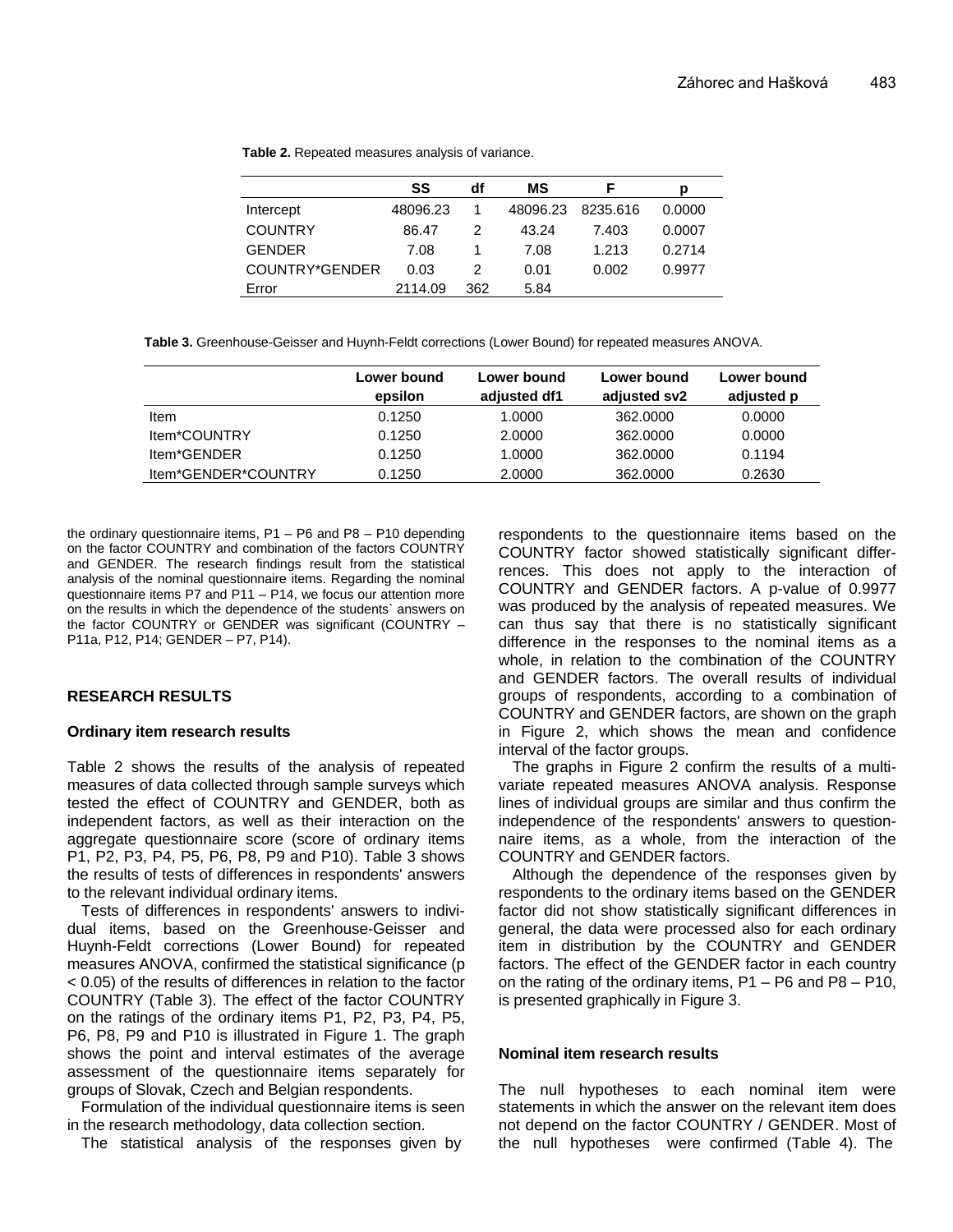| Item / factor                     | Pearson's chi-square test Contingency coefficient Cramer coefficient |               |         |         |         |
|-----------------------------------|----------------------------------------------------------------------|---------------|---------|---------|---------|
|                                   | χ2                                                                   | s٧            | р       | χ2      | χ2      |
| P7 (5) / COUNTRY (3)              | 13.18522                                                             | 8             | 0.1057  | 0.12901 | 0.09199 |
| P7 (5) / GENDER (2)               | 12.41715                                                             | 4             | 0.0145  | 0.18067 | 0.18369 |
| P11a (2) / COUNTRY(3)             | 7.01785                                                              | 2             | 0.02993 | 0.09449 | 0.09491 |
| P11a (2) / GENDER (2)             | 3.42570                                                              | 1             | 0.0642  | 0.09648 |         |
| P12 (7) / COUNTRY (3)             | 146.54410                                                            | 12            | 0.0000  | 0.39834 | 0.30709 |
| P <sub>12</sub> (7) / GENDER (2)  | 9.01194                                                              | 6             | 0.1729  | 0.15481 | 0.15670 |
| P13a (2) / COUNTRY(3)             | 4.08060                                                              | $\mathcal{P}$ | 0.13000 | 0.07219 | 0.07238 |
| P13a (2) / GENDER (2)             | 0.08089                                                              | 1             | 0.7761  | 0.01483 |         |
| P <sub>14</sub> (7) / COUNTRY (3) | 45.77430                                                             | 12            | 0.0000  | 0.23558 | 0.17141 |
| P <sub>14</sub> (7) / GENDER (5)  | 13.93940                                                             | 6             | 0.0303  | 0.19104 | 0.19462 |

**Table 4.** Results of *chi*-square tests of the nominal items P7 and P11 – P14 dependence on COUNTRY and GENDER factors.



**Figure 1.** Average point and interval score of individual items based on COUNTRY.

differrences between the respondents' responses dependent on the observed factors were statistically significant only in the following cases:

- 1. item P7 in relation to the factor GENDER,
- 2. item P11 a in relation to the factor COUNTRY,
- 3. item P12 in relation to the factor COUNTRY,
- 4. item P14 in relation to the factor COUNTRY,

5. item P14 in relation to the factor GENDER.

Results of the *chi*-square tests of the questionnaire item, P7 depending on the factor GENDER and questionnaire item P11a depending on the factor COUNTRY are visualized in Figures 4 and 5 (the alternative answers to each nominal questionnaire item are presented in the relevant paragraphs of the research result and discussion).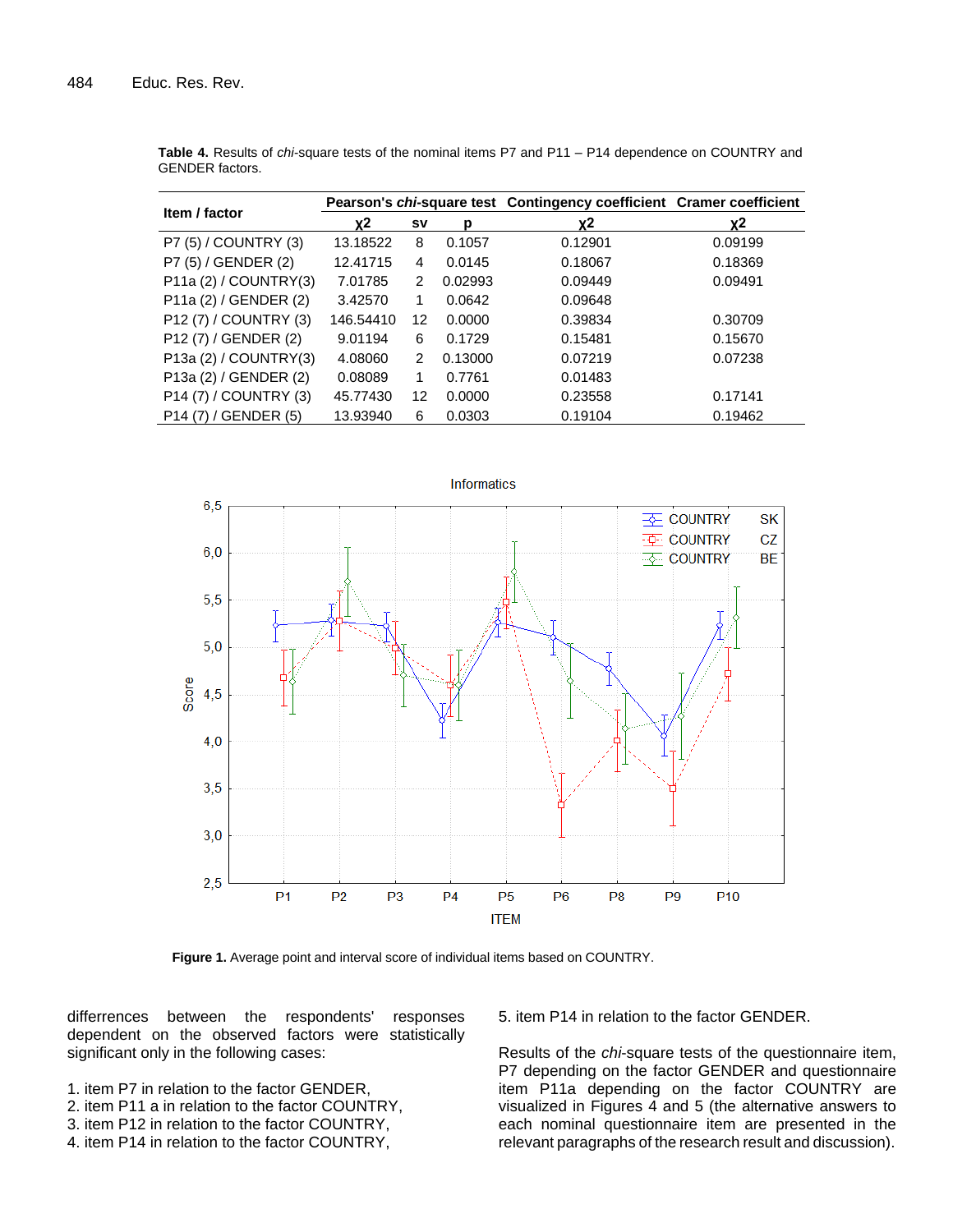

**Figure 2.** A visual representation of mean and confidence intervals according to a combination of the COUNTRY and GENDER factors.



**Figure 3.** Average scores rating of individual items divided by the COUNTRY and GENDER factors.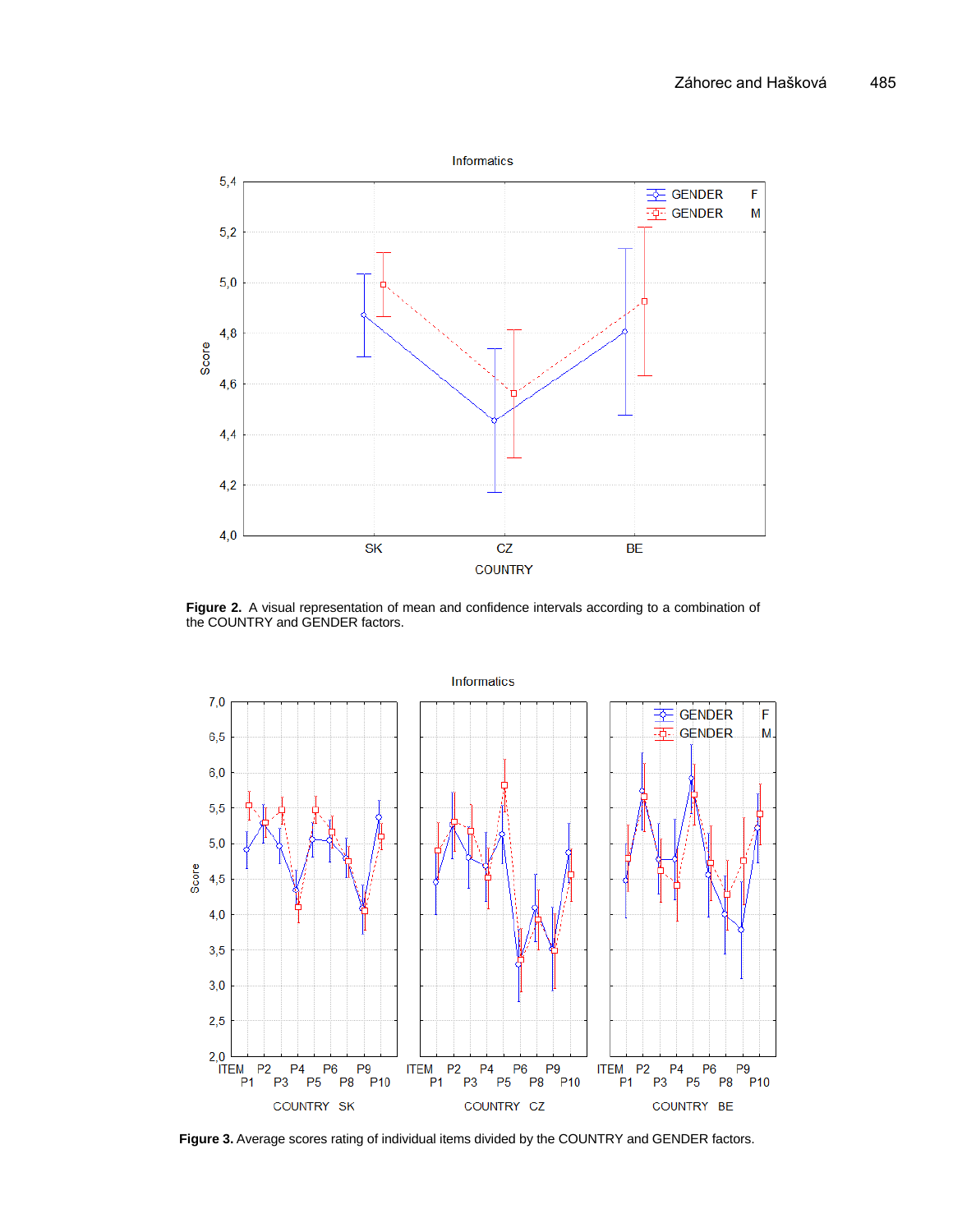

**Figure 4.** Interaction graph for the item P7 according to the factor GENDER. **Figure 4.** Interaction graph for the item P7 according to the factor GENDER. The alternative answers  $a - e$  are seen in the result and discussion of the study, paragraph of item P7.



**Figure 5.** Interaction graph for the item P11a according to the factor COUNTRY.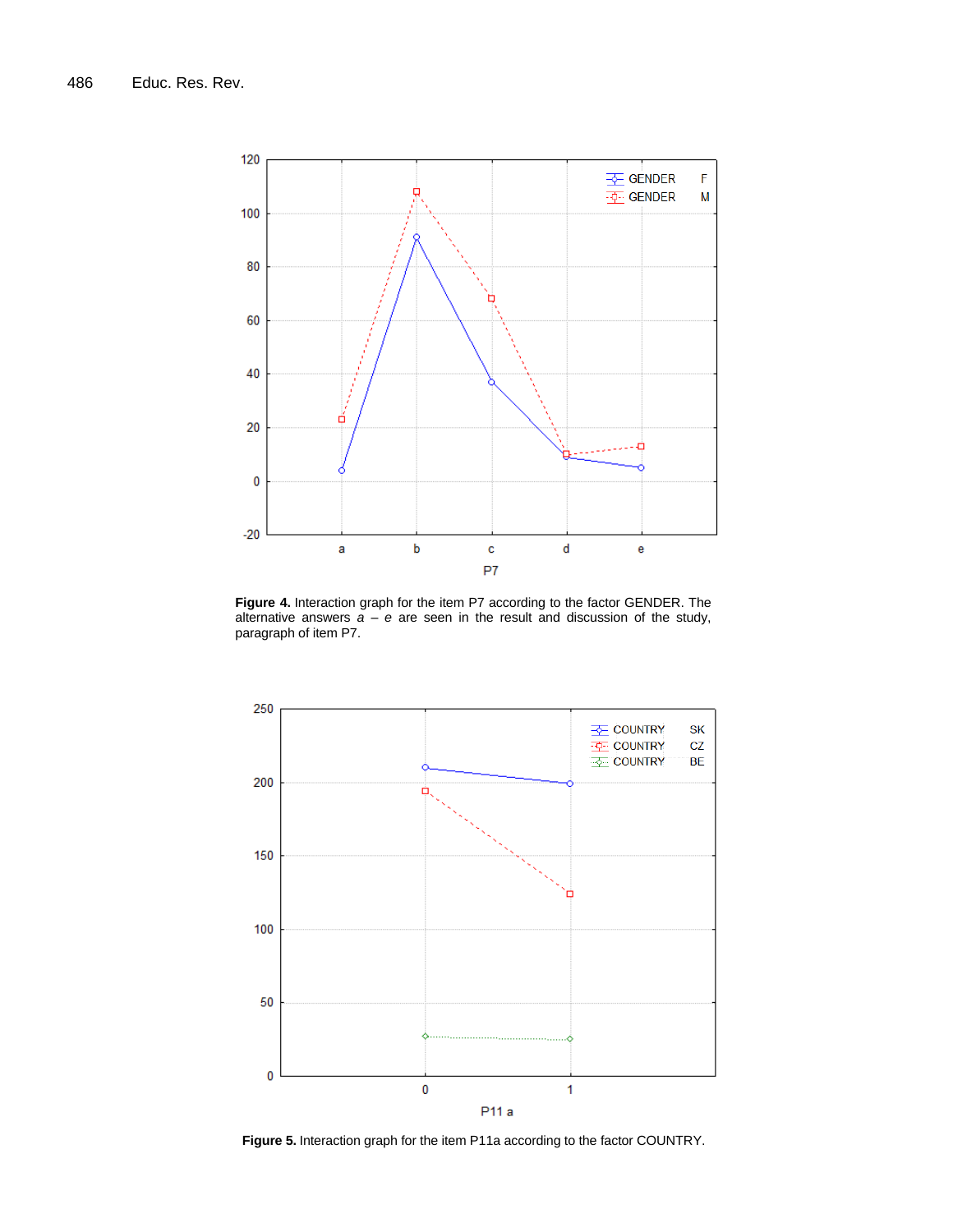

**Figure 6.** Histogram of responses to the item P11b (for the whole research sample without **Figure 6.** Histogram of responses to the item P11b (for the whole research sample without differentiation of COUNTRY and GENDER). differentiation of COUNTRY and GENDER). Meaning of the particular scale points is seen in the result and discussion of the study, paragraph of item P7.

From the graphs we see that the response curves in each of these graphs do not copy themselves, confirming the results of the *chi*-square tests.

Respondents who in the first part of the questionnaire item P11 (that is P11a) stated that their informatics teachers use in their teaching practice, in addition to computers, other teaching aids (choice of the answer *yes –* 1; Figure 5), were asked in the second part of this questionnaire item to assess how interesting the teaching aids are to them. Their responses are summarized in a histogram in Figure 6. The histogram shows asymmetries in the distribution of negative and positive critical reviews with a predominance of positive responses (marked points 5 – 7 of the scale used) and a very high frequency of neutral statement (4).

Results of the *chi*-square test of the questionnaire item P12 dependent on the factor COUNTRY (Table 4) are visualised in the graph in Figure 7. The graph shows the differences of the responses to the item P12 dependent on the COUNTRY factor, which is a case of the highest significant level. The lines representing answers of the respondents in particular groups (SK, CZ, BE) plotted in the graph do not copy each other, conforming the results fire result and discussion of the study, paragraph of them P12. of the *chi*-square test.

The results of the item P12 proved that there are differences in the way the students in the concerned countries take their notes of the subject matter presented within informatics teaching. In relation to the students`



**Figure 7.** Interaction graph for the item P12 according to the item P12. factor COUNTRY. The alternative answers *a – g* are seen in the result and discussion of the study, paragraph of item P12.

satisfaction with the ways used, only one fifth (19.8 %) of the total number of the respondents proclamed their unsatisfaction (P13a). The p-value ( $p = 0.13000$ )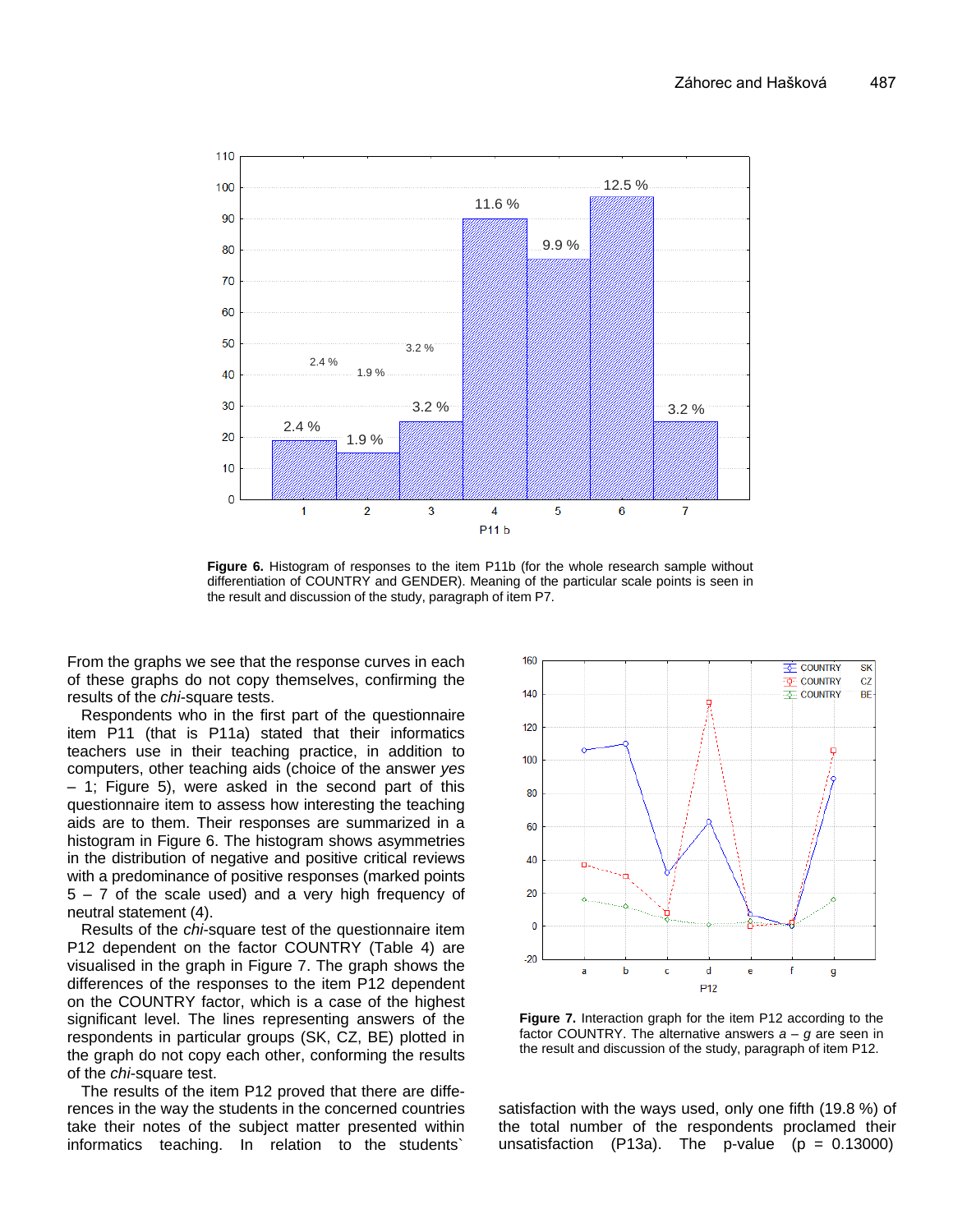

**Figure 8.** Interaction graph for the item P13a according to the factor COUNTRY.

obtained from the item P13a (Table 4) proves that there is no statistically significant relation between the students` responses to this item and the students` nationality ( $p > 0.05$ ), that is the item P13a does not depend on the factor COUNTRY. The graph in Figure 8 visualises the results of the *chi*-square test of the questionnaire item P13a depending on the factor COUNTRY (0 – *no, I am not satisfied*; 1 – *yes, I am satisfied*). An overview of the answers of the minority group of the unsatisfied respondents, in which they chose the way they would prefer more to make the written notes (P13b), is summarized in a histogram in Figure 9.

Figures 10 and 11 present a summary of the responses to item 14 according to the factors COUNTRY and GENDER, a case with proven dependence on both factors.

Results of the *chi*-square test of the questionnaire item P14 depending on the factor COUNTRY (SK, CZ, BE) are visualised in Figure 10. The lines representing answers of the respondents in particular groups to the item P14 plotted in the graph do not copy each other, conforming the results of the *chi*-square test.

Statistical analysis of the respondents` responses to the questionnaire item P14 aproved also dependence of this item on the factor GENDER. The p-value  $(p = 0.0303)$ (Table 4) proves that the differences between the answers of boys and girls are statistically significant in relation to p < 0.05. Contingency coefficient is 0.191404, meaning a trivial degree of dependence according to Cohen. Based on this result, we can state that respondents' responses to the questionnaire item P14 depend on the factor GENDER.

#### **DISCUSSION**

## **Comparison of the ordinary item results based on the COUNTRY factor**

In general, following the results of repeated measures analysis of variance presented in Table 2, we can state that responses to the ordinary items (P1 – P6 and P8 – P10) are significantly affected by the factor COUNTRY (pvalue of less than 0.01) and they are not affected by the factor GENDER nor by the interaction of the factors COUNTRY\*GENDER  $(p > 0.05)$ .

The results in Figure 1 show that the level of informatics teaching from the student's perspective of almost all observed factors is rated most positively in Slovakia. The only two exceptions are items P4 and P5 which, in case of Slovak respondents, had significantly the lowest scores (4.2 for P4 and 5.3 for P5). Slovak students rated informatics as a slightly more difficult school subject (P4) than the Czech and Belgian students. The average Slovak student rated this subject *as neither demanding nor easy*, while Czech and Belgian students rated it as *rather easy*.

This may be closely related to the results in the item P5, in which students reflected on the clarity of the teacher's presentation of new material. While the Czech and Belgian students *usually understand* their teacher's presentation, Slovak teachers often present material inappropriately; so students are not entirely clear on what is being presented to them (the mean score of the Slovak respondents' P5 rating was 5.3, that is the rating *I rather understand'* than do not understand). This factor – the clarity of presentation of new material by teachers - might be seen, on the background of the obtained research results, as a weakness in teaching informatics in the Slovak Republic. Paradoxically, however, teachers in Slovakia, in comparison with Czech and Belgian ones are able to engage their students the most (see the outcome of the item P6). Respondents rated the attractiveness of the teacher's presentation of the Slovak class curriculum with an average score of 5.1. This means that Slovak teachers present the material in such a way that students, according to our rating scale, rate it as a *rather interesting* way of presenting curriculum. Belgian students rate the presentation of new material by their teachers between *neither interesting nor uninteresting* and *rather interesting* (final average score, 4.7). From this aspect, informaticsteachers in the Czech Republic were rated as the worst of the three countries. According to the Czech respondents, the way teachers present the subject matter is *rather uninteresting* (the value of the final average score, 3.3). An analogous situation exists with regard to the evaluation of the engagement level of tasks that teachers solve with their students during informatics classes in the studied countries (see the results of the item P8). Slovak teachers– paradoxically and judging by the results of the questionnaire item P5, which states that students only *rather understand* than do not understand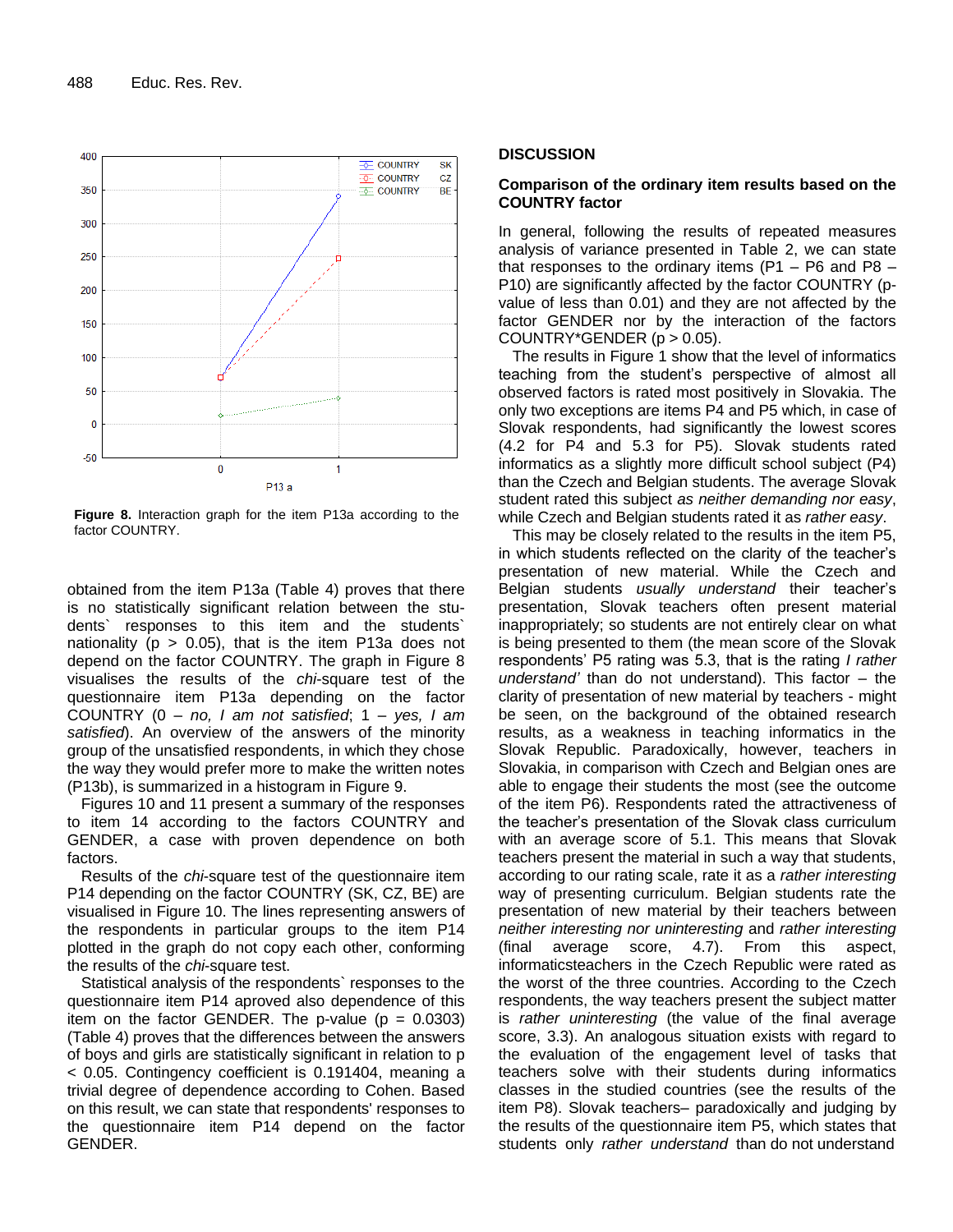

**Figure 9.** Histogram of responses to the item P13b (for the whole research sample without differentiation of COUNTRY and GENDER). The alternative answers  $a - g$  are seen in the result and discussion of the study, paragraph of item P13.



**Figure 10.** Interaction graph for the item P14 according to the Figure factor COUNTRY. The alternative answers *a* – *g* are seen in the result and discussion of the study, paragraph of item P14.

their presentation – give students tasks that they consider to be *rather interesting*. In comparison with Slovak teachers, Czech and Belgian informatics teachers obtained significantly worse ratings even in this aspect of their



o the **Figure 11.** Interaction graph for the item P14 according to the factor GENDER. The alternative answers  $a - g$  are seen in the result and discussion of the study, paragraph of item P14P14.

assessment (see results for P6 and P8). The tasks assigned by these teachers were not considered to be interesting (mean score  $CZ - 4.0$ ; BE  $- 4.2$  represents the rating: *neither interesting nor uninteresting*).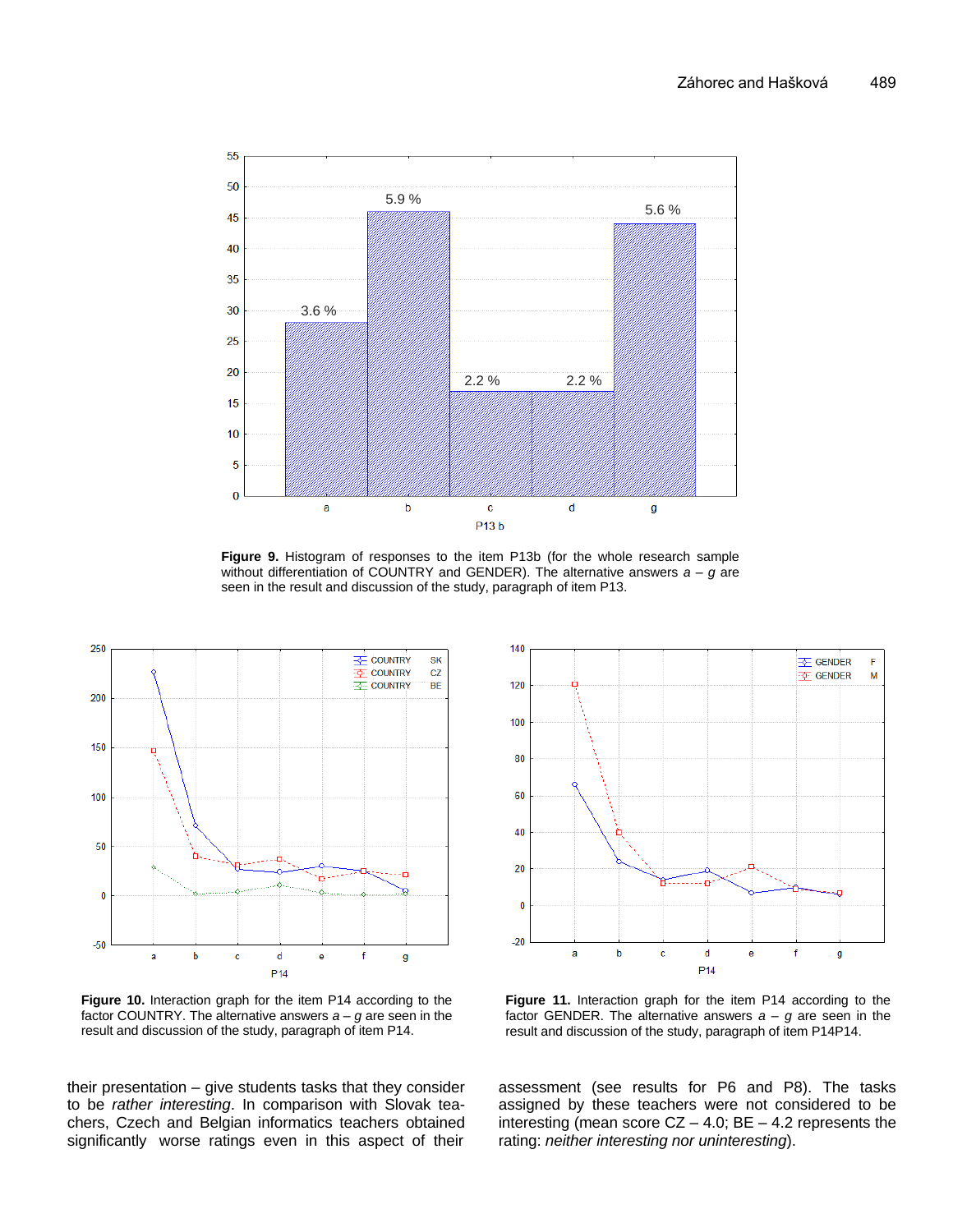The knowledge that students gain in informatics classes is considered to be *rather necessary* by both Belgian and Slovak students. A significantly more negative outcome was recorded in the evaluation of computer science education in the Czech Republic. Czech respondents ranked knowledge of informatics, taught in the school curriculum, as *neither necessary nor unnecessary* more often than *rather necessary* (P10 mean score 4.7). Based on the aspect of attractiveness (item P3), the curriculum covered in informatics classes was rated by all three groups of respondents as *interesting*. Also noteworthy is the fact that the higher the average rating by a group, the smaller the variance of the majority of answers (see Figure 1 for the minimum size of variance in the majority of answers for the group of Slovak respondents, for whom the average score in this item was 5.3, the highest of the three groups; and greater variance of the majority of responses in case of the Belgian respondents, for whom the average score was 4.7, the lowest of the groups).

The weakest aspect of teaching informatics at the upper secondary level (ISCED 3A) in all three countries has proven to be the quality of textbooks, or rather, their scarcity. To ensure a good quality of the computer science/informatics education at schools, a deeper analysis of computer science/informatics textbooks is necessary. The problem of textbooks can have an impact on all other observed factors. On the other hand, we can rate the performance of informatics teachers as very high in all three countries. Despite the highly unfavourable textbook situation, students rate the performance of teachers, in regard to the clarity of curriculum interpretation, as very high. Partially, this regards as well the students' evaluation of the teachers' presentations of the new material in terms of attractiveness and the tasks that teachers give to students during class.

An interesting case is the evaluation of teachers of informatics in the Czech Republic. Their performances in terms of providing an intelligible interpretation of the new curriculum to students can basically be described as a strong feature of informatics teaching. But on the other hand, attractiveness of their presentation of new material is, among the factors studied, clearly identified as the weakest features of informatics education (or compared to the factor of textbooks, this factor received an even worse assessment). The engagement of tasks, which are implemented during informatics lessons by Czech teachers, was identified as a weakness of informatics education in the Czech Republic. This factor is a weakness of informatics education in Belgium, too. This contrasts with the strongly positive result of the clarity of presentations by teachers. When talking about the aforementioned textbook problems, we might speculate that the unsatisfactory situation with the textbooks affects the attractiveness of teachers' presentations, and the attractiveness of tasks given by teachers in the lessons.

Despite the fact that respondents in all three countries

recognize the importance of informatics in the acquisition of knowledge for everyday life as an important integral part of education (see the results for the questionnaire item P2), deficiencies in the attractiveness of curriculum presentation, uninteresting classroom tasks, and especially the challenges faced by the lack of proper quality books all contribute to the fact that informatics as a school subject is, in all three countries, considered to be a subject, which is *neither popular nor unpopular*, or rather, only *more or less popular*. But this shows also that unlike other science related subjects, and following also results of other studies (Micheuz, 2008; Grgurina and Tolboom, 2008; Lamanauskas et al., 2004), informatics cannot be classified as a subject the students clearly dislike. Moreover also the results of the ROSE project (Schreiner and Sjøberg, 2007) showed that boys' most prioritized subjects were science related, at least in developed countries such as Japan, Great Britain, Norway and Denmark.

## **Comparison of the ordinary item results based on the GENDER factor**

The results of the statistical testing of the responses to the items P1,P2, P3, P4, P5, P6, P8, P9 and P10 of the questionnaire depending on the GENDER factor are shown in Figure 3. The results of difference testing in the responses of boys and girls in each individual item using the Greenhouse-Geisser and Huynh-Feldt corrections (Lower Bound) for repeated measures of the analysis of variance did not confirm the statistical significance ( $p < 0.05$ ) of responses, when taking GENDER into account as a factor. Despite the fact that differences in the responses of boys and girls are not statistically significant, Figure 3 shows a tendency for boys to evaluate individual factors higher than girls. In this context, paradoxically, boys rate informatics worse in terms of subject being difficult. But girls rate the subject as slightly easier than boys do. Another interesting trend is apparent from the results recorded for the group of Czech and Slovak respondents. In these two countries, girls show a tendency to evaluate the usefulness of knowledge acquired during informatics lessons more positively than boys (girls are more inclined to evaluate this knowledge as *rather necessary* than *neither necessary nor unnecessary*).

## **The nominal item research results**

As mentioned above, the differences between the respondents' responses depending on the observed factors were statistically significant only in five cases: item P7 depending on the factor GENDER item P11a depending on the factor COUNTRY, item P12 depending on the factor COUNTRY and item P14 depending on both factors COUNTRY and GENDER.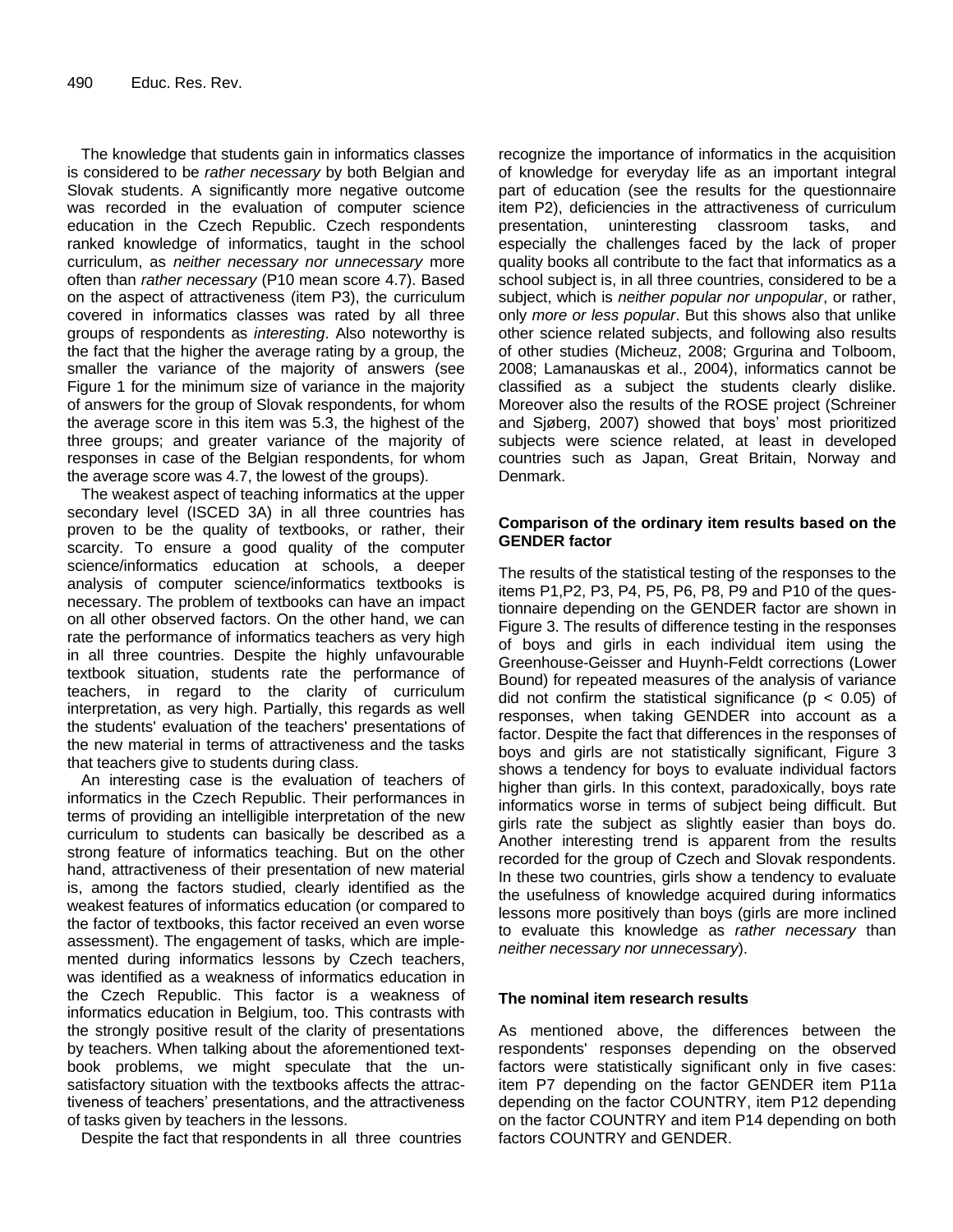# *The nominal item P7*

The first nominal item was the seventh questionnaire item P7. This item focused on the factor of the suitability of particular methods for informatics curriculum presentation:

*Different students prefer different ways of explaining new subject matter. What kind of explanation do you prefer? a – teacher explaining the subject matter without using visual teaching aids; b – teacher explaining the subject matter using various teaching aids; c – teacher involving also students in the explanation of the new subject matter; d – teacher giving individual tasks to students and supervising their progress; e – if others, state what you like*).

Based on the achieved value ( $p = 0.0145$ ) (Table 4) for item P7, we can conclude that the differences between the responses of boys and girls are in compliance with the value of  $(p < 0.05)$  which is statistically significant. It means that in terms of intersexual differences boys and girls differ in responses to the seventh questionnaire item, though the significance of the difference between the responses of the two groups is statistically minimal as it shows the value of contingency coefficient (0.18).

In the group of both boys and girls, the highest percentage response rate (Figure 4) was observed for the alternative *b* (*teacher explains the subject matter using various teaching aids*). This option shares 48.6% of the total number of 222 boys and 62.3% of the total number of 146 girls. The second most frequent response was option *c* (*teacher involves also students in the explanation of the new subject matter*), which was marked by nearly one third of the boys (30.6%) and by one quarter of the girls (25.3%). A relatively higher percentage decline can be observed in the group of girls, where the difference between the first and second most frequent answer was 37% with the number of 146 respondents. In the group of the respondents - boys the alternative *d* (*teacher gives students individual tasks and supervises their progress*) had a very little occurrence frequency in the responses. From this result we deduce that to apply heuristic approach and methods of teaching does not fit for boys. The same, however, cannot be stated in the group of girls, in which the mentioned way of the new subject matter teaching is preferred by 6.2% of the respondents (the third most frequent response in the group of girls).

A part of the strategy in informatics education at schools should be the development of creative thinking. Creative skills are essential for success in social practice and in everyday life. Empirical research shows that individuals with good creative skills can better adapt to changes in both social life and working positions. They can also better assert themselves in their jobs because a high degree of creative skills has a positive impact on tackling new and

serious problems. Therefore, also in teaching informatics and given the nature of this subject, it can be said that especially in teaching informatics - it is necessary to apply more teaching methods contributing to higher cognitive process development. For this purpose, learning tasks focused on creating algorithms or interpretative challenges, in dealing with which a heuristic methodology is applied for creative solutions to problems, should be used. Moreover, these tasks have also a motivating impact as they are very interesting and arouse curiosity and desire to find a solution.

## *The nominal item P11*

The second nominal item was the eleventh questionnaire item P11. In this item, we focused our attention on the teaching aids. Our interest was to find out whether teachers in different countries use in informatics lessons other teaching aids than computers (P11a) and how these tools are assessed by the students (P11b). Based on the achieved p-value  $(p = 0.0299)$  (Table 4) for the questionnaire item P11a, we can conclude that the differences between responses depending on the nationality of the respondents are statistically significant ( $p < 0.05$ ); although the degree of dependence is trivial, as it shows the value contingency coefficient (0.09).

A very negative finding is that except computers any other teaching aids are used very rarely in teaching informatics, and this involves all three concerned countries. More than half of the respondents in each group stated that teachers do not use any teaching aids at the informatics lessons (scale value 0). In the Slovak and Belgian group, this response was given more or less by the same percentage of respondents (51.3 and 51.9%). A significantly higher percentage of negative responses are found in the respondents from Czech Republic (61.0%).

Given the criticism faced by Slovak teachers following the results of the PISA international monitoring, the given results are positive findings in principle for the Slovak teachers. Compared with teachers in the Czech Republic, they use teaching aids in a significantly higher level, comparable with the situation in Belgium. For all that, Belgian education system is rated higher than the education system in Slovakia or in the Czech Republic, and the funds earmarked for the education sector in Belgium are higher compared to Slovakia or Czech Republic.

Among the means used by informatics teachers in their lessons, according to the respondents, are: mainly interactive whiteboards, supporting teaching CD and DVD materials and pre-programmed solutions to algorithmic problems.

Respondents who in the first part of the questionnaire item P11 (P11a) stated that their informatics teachers use in their teaching practice in addition to computers also other teaching aids, assessed how interesting the used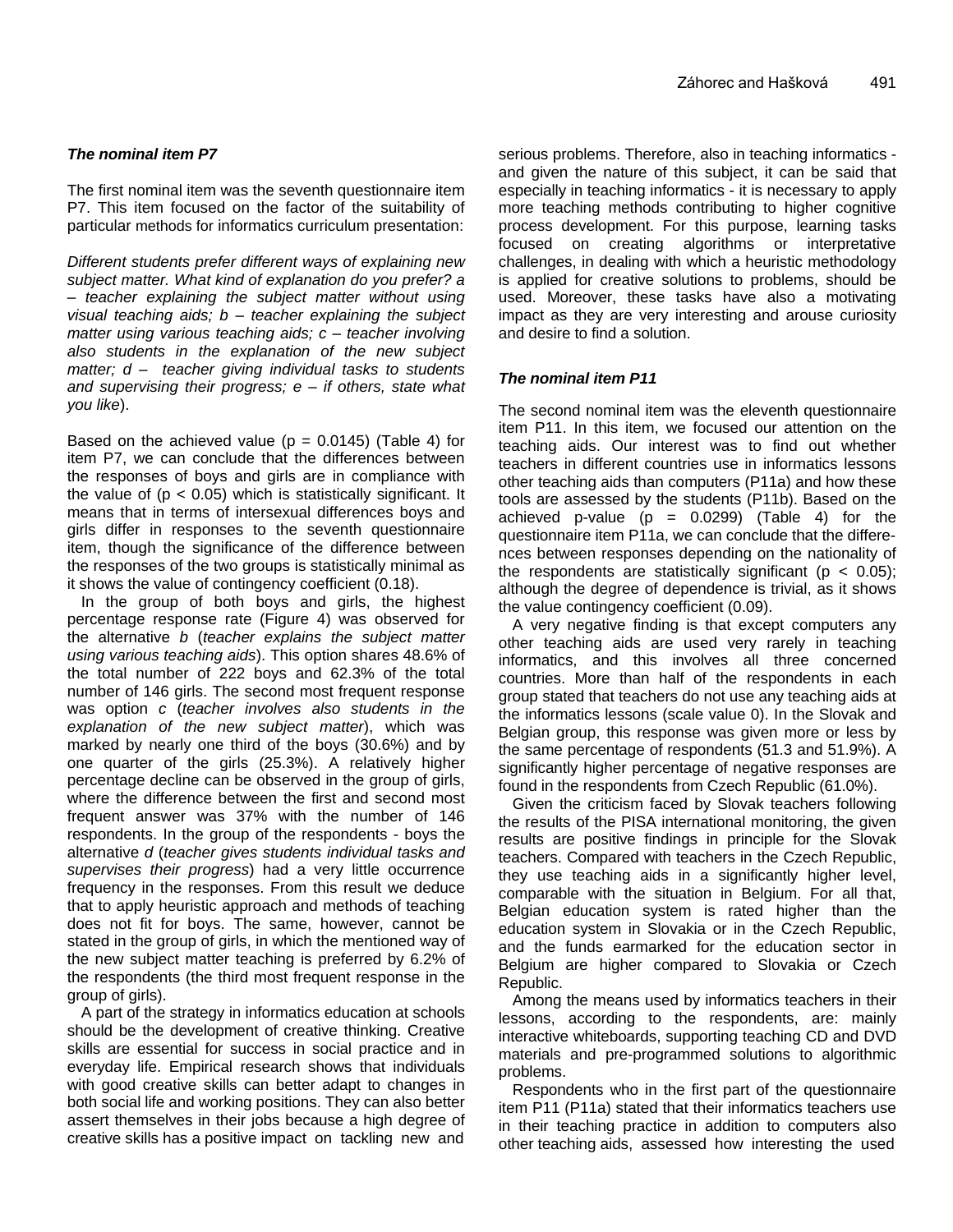teaching aids are to them (P11b). The second part of the eleventh questionnaire item (P11b) was answered by a minor part (44.7 %) of the total number of the respondents. To assess the teaching aids used by the informatics teachers, the respondents had at disposal a seven-point scale: 1 – *very uninteresting*; 2 – *uninteresting*; 3 – *rather uninteresting*; 4 – *neither uninteresting nor interesting*; 5 – *rather interesting*; 6 – *interesting*; 7 – *very interesting*. As the results (Figure 6) show, in general, the respondents inclined more to the positive responses than to the negative ones; but a lot of them gave a neutral statement.

# *The nominal item P12*

In the questionnaire item P12, attention was paid to the way students make written notes of the subject matter presented within informatics teaching. Respondents in each country chose one of seven alternative answers describing the way they write notes during the informatics lessons:

#### *How do you take notes during informatics classes? a – the teacher dictates to us the notes;*

*b – we do our notes according to the teacher who writes the notes on the blackboard or screens in an electronic way using a data projector; c – a part of the notes we do according to the notes made by the teacher and a part of the notes we do from the textbooks ourselves; d – we make our notes completely by ourselves on the basis of the teacher's explanation; e – we make all our notes from the textbook ourselves at school; f – we make all our written notes from the textbook ourselves at home; g – we do not make written notes of the subject matter presented at all*.

The p-value of 0.0000 (Table 4) proves that the differences among the respondents' answers per country are statistically significant ( $p < 0.05$ ), with a middle measure of interdependence as the contingency coefficient is 0.39834, that is the respondents' responses to the questionnaire item P12 (*How do you take notes during informatics classes?*) depend on the factor COUNTRY. In comparison with the other contingency coefficients (P7 x COUNTRY, P7 x GENDER, P11a x COUNTRY, P11a x GENDER, P12 x GENDER, P13a x COUNTRY, P13a x GENDER, P14 x COUNTRY, P14 x GENDER), this is the highest measure of interdependence.

The recorded frequencies (Figure 7) show that students in Slovakia and Belgium make their notes mainly in a traditional way. The most frequent answers (SK – 60.9% responses; BE – 61.6% responses) were: *a (the teacher dictates to us the notes)* and *b (we do our written notes according to the teacher who writes the notes on the blackboard or screens in an electronic way using a data*

*projector).* A little less frequency was recorded for answer *c* (*a part of the written notes we do according to the notes made by the teacher and a part of the notes we do from the textbooks ourselves*). These results show that, in general, students at school are not led to a self-active writing of the studied subject matter. A little bit more positive situation is in the Czech Republic where the possibility *d* (*we make our written notes completely ourselves on the basis of the teacher's explanation*) was chosen by the highest number of the respondents (42.5 %). This can be as a result of the use of the project teaching concept (Breiter et al., 2005). According to Moursund (2003), using the project teaching concept is important for teaching students how to decide what is important and not to make them to memorise everything without any understanding of the learnt subject matters. The answer *g* (*we do not make written notes of the subject matter presented at all*) was recorded by 21.9% of the Slovak, 33.3% of the Czech and 30.8% of the Belgian respondents. This situation is influenced also by the fact that the teachers do not always have suitable quality textbooks and they use alternative teaching materials prepared by them or internet sources. Consequently the answers *e* (*we make all our written notes from the textbook ourselves at school*) and *f* (*we make all our written notes from the textbook ourselves at home*) had a very small or even null rate of occurence. We assume that in these situations students are given teaching materials in the form of electronic sources implemented in virtual teaching environments.

# *The nominal item P13*

In the questionnaire item P12 we tried to find out relevant answers to the question, how, in which way, the students take their written notes during informatics classes. Following this question in the questionnaire item P13 we asked students whether the ways used fitted them and were suitable for them.

The questionnaire item consisted of two parts. The first part (P13a) was: *The way you take notes (the way you marked in the question 12) is it convenient for you or would you rather prefer another way?*

If a respondent chose the answer *I would rather prefer another way*, in the second part of the questionnaire item (P13b) the respondent was asked to choose the way in which s/he would prefer to make the notes. The respondents were offered the same alternatives *a – g,* as stated in P12.

On the basis of the results we got, we can say that the ways they take note at school in informatics subject matter are suitable and appropriate for students; they are satisfied with them and do not want to change them. The p-value ( $p = 0.13000$ ) obtained for the item P13a (Table 4) proves that there is no statistically significant relation between the students` responses to this item and the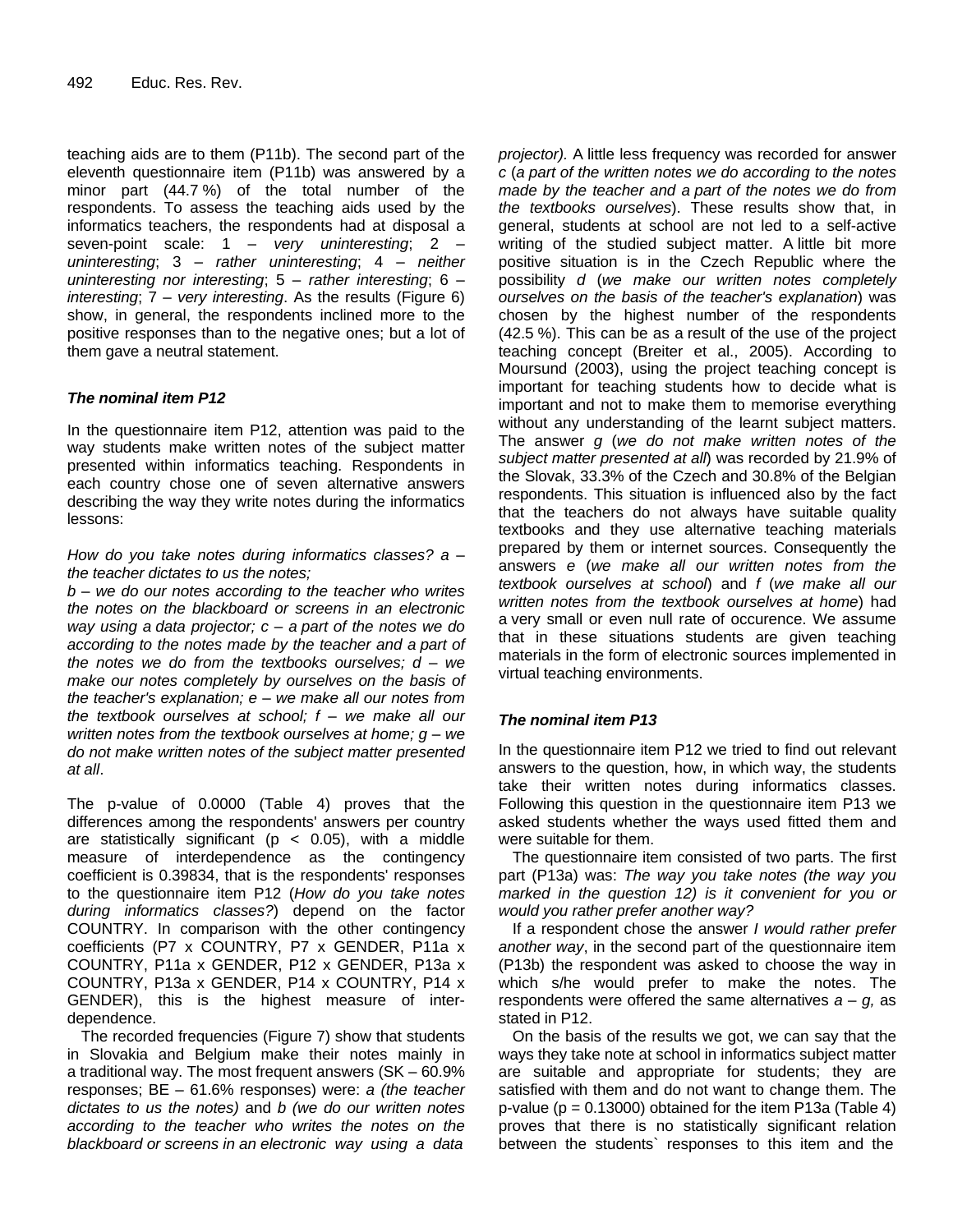students' nationality ( $p > 0.05$ ), that is assessment of the item P13a does not depend on the factor COUNTRY. In accordance with the results of the *chi*-square test, the value of the contingency coefficient (0.07219) is statistically non-significant. The same result was obtained also in tests of the item P13a depending on the factor GENDER. The p-value ( $p = 0.7761$ ;  $p > 0.05$ ) declares that girls' and boys' responses to the questionnaire item P13a are not significantly different.

In the results of the obtained data, only one fifth (19.8%) of the total number of the respondents is unsatisfied and would prefer another way of taking notes. An overview of the ways of taking notes, which the respondents of this minority group would prefer more, is summarized in Figure 9.

# *The nominal item P14*

In the fourteenth questionnaire item P14, we want to find out what makes students nervous before informatics lesson, what they are afraid of and what makes them get scared before the lesson. Respondents chose one of seven alternative answers offering them possible sources of their feeling of fear.

Some students are nervous and afraid before classes*. What makes you nervous before informatics lessons? a – I am not used to be afraid of anything; b – unpreparedness/I am not properly prepared; c – oral examination; d – practical tests; e – getting a bad mark; f – fear of repeated lack of understanding of the presented subject matter; g – others, state what*.

The statistical analysis of the results obtained from the students' responses to the questionnaire item P14 processing proved that there is a statistical dependence between the students' nationality and the responses to this item; although the degree of the dependence is trivial based on the value of the contingency coefficient (0.23558) (Table 4).

The results of the item P1 have shown that informatics cannot be classified as a school subject the students clearly dislike. Students have a neutral attitude towards the subject (it is neither popular nor unpopular for them) or they consider it to be more or less a popular subject. Asking the students about source of concern related to informatics, we expected occurrence of students' rather positive responses to this item which was more or less proved, as 51.7% of the total number of 368 respondents chose the offered alternative *a* (*I am not used to be afraid of anything*). This alternative was the most frequent answer in all three groups of the respondents. In Slovakia and Czech Republic, this answer was followed by the answer *b* (*unpreparedness, that is, I am not properly prepared*) given by 17.4% of the Slovak respondents and 12.6% of the Czech respondents. In the sample of Belgian

students the second most frequent answer was the alternative *d* (*practical tests*), selected by 21.2% of the respondents.

The results show that the Slovak students, unlike the Belgian ones, are not afraid of any theoretical or practical testing of the acquired knowledge. They are rather afraid of being not prepared properly for the lesson, which evokes in them fear of getting bad mark in the examination. This can be a reflection of a general approach of the Slovak youths (secondary school students) to education, their subjective estimation of education as a factor influencing human`s success, their possibility to be successful in further professional life. Recent findings of the Institute of School Information and Prognosis in Slovakia have shown that more than a half of the secondary school students do not like attending school. And findings of the Slovak School Inspection have proved increase of mainly upper secondary school students` absence from school. The level of the absence from school rises with the classes and the highest is found in those who have just finished (Bieliková, 2008). A considerable part of the students stay aloof from school in an endeavour "to keep clear of failure" in school.

The other alternative possibilities of the students` fear before informatics lessons in case of the group of Slovak respondents did not exceed 7.3% limit. The relative frequency of the other sources of fear is as follows: *e – getting a bad mark* (7.3%); *c – oral examination* (6.6%); *f – fear of repeated lack of understanding of the presented subject matter* (6.1%); *d – practical tests* (5.9%) and *g – others* (1.2%).

In case of the group of the Czech respondents there is a certain divergence of the percentage values of the specific responses at the item P14 unlike the group of the Slovak respondents. Also the sequence of the alternative responses based on their frequencies varies slightly compared with the results of the sample of the Slovak students.

From the interaction graph of the item P14 for Belgian respondents (Figure 10) we see that except the two already mentioned most frequently reasons given for fear (that is, the alternative *a – I am not used to be afraid of anything* and the alternative *d – practical tests*), the rest of the possible reasons for fear was indicated very infrequently. In absolute frequencies these values were not higher than 4 from the total number of 52 respondents.

The respondents could specify also other matters which usually make them nervous before the informatics lessons: The alternative *g – others, state what*). Slovak respondents declared the following: *I am neither nervous nor afraid because I do know exactly what will happen if the teacher gives me a task to assess me; examination or a written test from the subject matter which I do not understand; if the teacher examines our knowledge of the presented matter in applications which I do not understand; I do not like school, it stresses me for nothing.*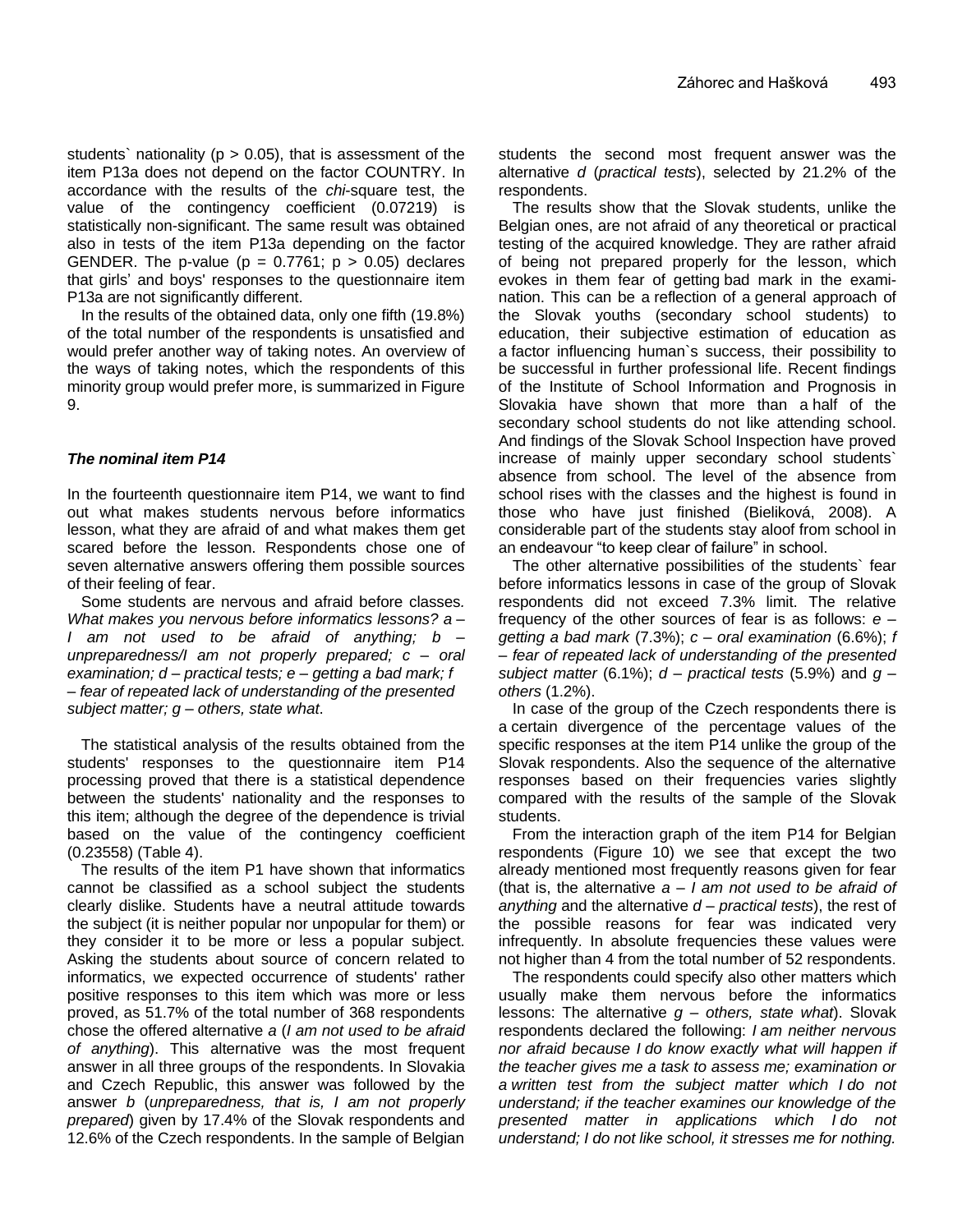Analysis of the results obtained from item P14 question depending on the factor GENDER proves the correspondence of the most frequently given answers to this question in both groups. 54.5% boys from the total number of 222 male respondents and 45.2% girls from the total number of 146 female respondents declared that before the informatics lessons they are not afraid of anything (Figure 11). There is a correspondence between the second most frequently given answers. In both groups, it was the alternative b (*unpreparedness / I am not properly prepared*), whose relative frequency was 16.4% for girls and 18% for boys. Statistically significant differrences are between the alternatives c (*oral examination*) and d (*practical tests*). In case of girls the fear of examination is markedly higher. 9.6% of female respondents are afraid of oral examination and 13% of practical examination; whereas in case of male respondents, these percentages are lower, identically equal to 5.4% for both types of examination. On the other hand, boys are more afraid of getting a bad mark (9.5%) than girls (4.8%).

The results indicate that boys incline to the subject more markedly than girls, which was proved in other national and international researches. For example, Fančovičová (2006) dealt with attitudes of students attending different schools in Slovakia towards digital technologies. She found out that in general students of lower level of secondary schools have positive attitudes towards digital technologies, but the attittudes differ depending on the school which the students attend; and the attitude of boys towards the digital technologies can be characterised as a more positive one. Already before, Brosnan (1998) found out, that boys, between  $6 - 11$ , had significantly more positive attitude towards computer technology than girls and both genders considered these technologies as male matter. At that time, girls in UK did not use computers so often as boys did, and they seldom chose careers connected with computers. Also, Graff (2003) showed that girls were less daring to use information technologies than boys and they used computers much more rarely. Boys were more confident in the use of computers because they had computers in their homes. In our opinion the research results follow the proclamed theory that boys are disposed to a higher level of logical as well as technical thinking than girls, and this predetermines boys to prefer more subjects related to informatics/computer science.

# **Conclusion**

Based on the processed students` assessments of the selected factors of teaching informatics (computer science) at the upper secondary level of education in Slovakia, Czech Republic and Belgium, the following can be concluded:

1. In general, the respondents in all three countries assessed the subject and realisation of its teaching process (the selected factors of its realisation) predominantly positively. A serious problem in all three countries seems to be lack of quality textbooks.

2. Slovak students rated informatics as a slightly more difficult school subject than the Czech and Belgian students. This can be connected to the fact that Slovak teachers often present teaching material inappropriately to the students (the Czech and Belgian students are more satisfied with clarity and comprehension of the subject matter presentation given by their informatics teachers).

3. On the other hand, Slovak students appreciate paradoxically their teachers` presentation of the teaching material as more interesting and attractive; Czech and Belgian students assess their teachers` presentation as less interesting and attractive. The same regards also assessments of the engagement level of tasks that teachers solve with their students during informatics classes in the concerned countries.

4. A very negative finding is that except computers, other teaching aids are used very rarely in teaching informatics in all of the three concerned countries. On the other hand, Slovak and Belgian teachers use teaching aids significantly more frequently in comparison with teachers in the Czech Republic. The students` assessment of the teaching aids used varied from negative to positive critical reviews. Despite the variety of the critical reviews, the positive reviews predominate the negative ones, but a very frequent assessment was the neutral one.

5. In Slovakia and Belgium, the students make their notes mainly in a traditional way, that is, the teacher dictates the notes or writes on the blackboard everything that is substantial to the subject matter (or screens it in an electronic way using a data projector). This means that students in these countries are not led to a self-active writing of the studied subject matter. A little bit more positive situation is in the Czech Republic where students significantly more often do their notes also by themselves. The use of the passive inactive ways of making notes, applied mainly at schools in Slovakia and Belgium, can be partially caused by lack of quality textbooks. Moreover, the general satisfaction of students with this way of making notes of the subject matter can be also considered as a consequence of the problems with textbooks.

6. Slovak and Belgian students consider the knowledge gained in informatics classes to be rather necessary (regarding its usability for practical problems solving) whereas Czech students assess it more in a neutral way (neither necessary nor unnecessary).

7. Despite the fact that respondents in all three countries recognize the importance of informatics in the acquisition of knowledge for everyday life and as an important integral part of education, informatics as a school subject